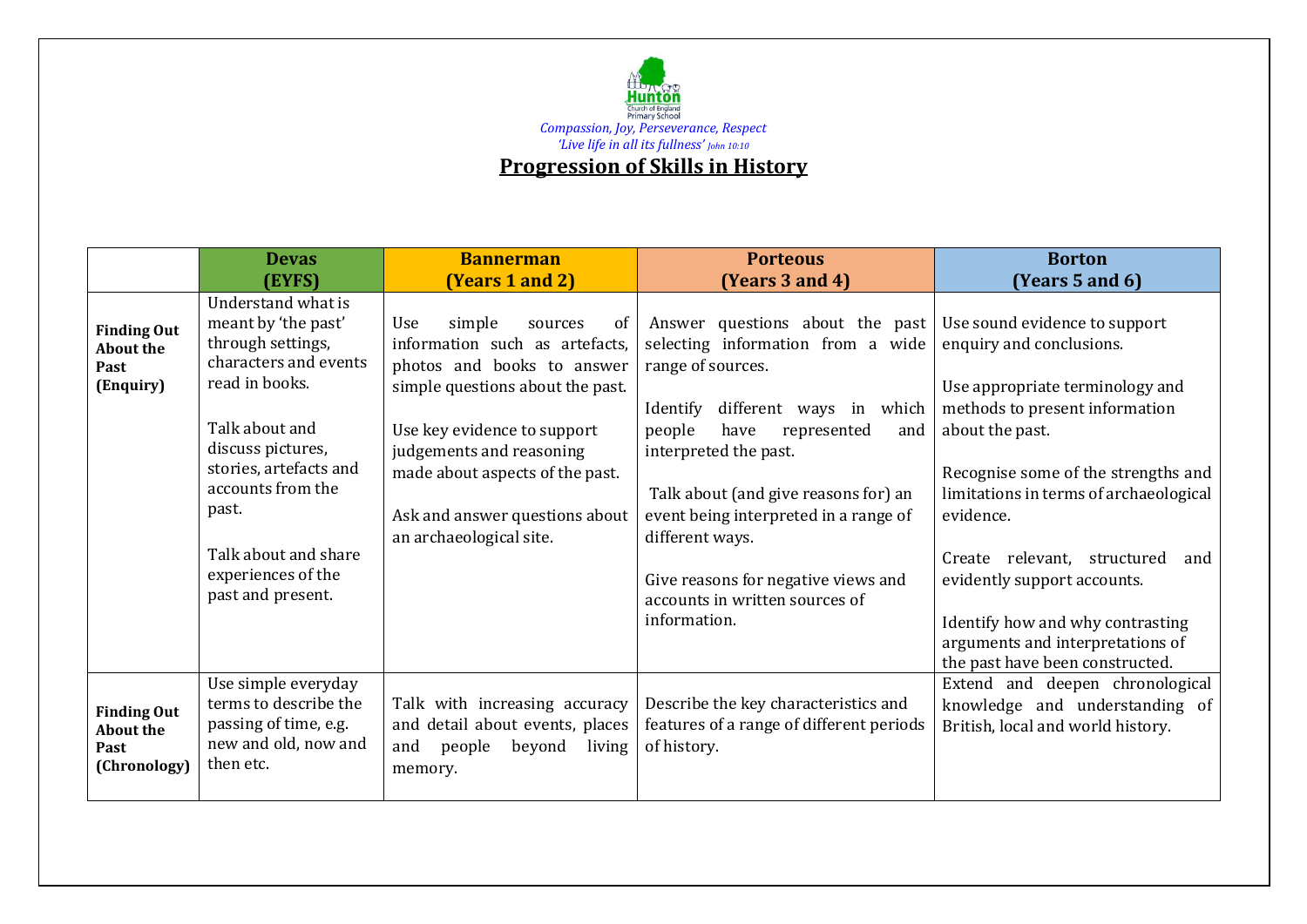

## **Progression of Skills in History**

|                                               | Talk about my own<br>life and those of<br>people I know.<br>Place objects and<br>events within<br>experience, in time<br>order.                 | Use an increasing range of<br>historical terms to describe the<br>passage of time,<br>e.g. modern, recent, long ago,<br>older etc.<br>Place a range of objects, people<br>events<br>beyond<br>and<br>own<br>experiences in time order. | Describe changes that have taken place<br>within and across historical periods.<br>Use historical terms effectively to<br>describe periods within history.<br>Place civilisations and events on a<br>timeline showing an understanding of<br>the terms BC and AD. | Analyse and evaluate the cause and<br>effect of changes that took place in<br>the past.                                                                                                                                                                                                                                            |
|-----------------------------------------------|-------------------------------------------------------------------------------------------------------------------------------------------------|----------------------------------------------------------------------------------------------------------------------------------------------------------------------------------------------------------------------------------------|-------------------------------------------------------------------------------------------------------------------------------------------------------------------------------------------------------------------------------------------------------------------|------------------------------------------------------------------------------------------------------------------------------------------------------------------------------------------------------------------------------------------------------------------------------------------------------------------------------------|
| <b>Historical</b><br><b>Events</b>            | Talk about events in<br>my life and the lives of<br>people I know.                                                                              | Talk about and describe, in<br>simple terms features of key<br>events and people in the past.<br>Compare similar events from the<br>present and past.<br>Talk about the impact of events<br>on the lives of the people of the<br>time. | Describe a range of different features<br>of key historical events.<br>Compare and contrast events from<br>different historical periods.<br>Talk about the impact of events on<br>different groups within society at that<br>time                                 | Identify significant events, make<br>connections, draw contrasts, and<br>analyse trends within periods and<br>over long arcs of time.<br>Understand and explain the reasons<br>for, and results of, key historical<br>events.<br>Support evaluations with a range of<br>effective evidence from a range of<br>appropriate sources. |
| <b>Lifestyles of</b><br>People in the<br>Past | Talk<br>about<br>and<br>explain<br>the<br>similarities<br>and<br>differences<br>between<br>life in this country and<br>life in other countries. | Talk about and describe the<br>home and the way people lived,<br>e.g. day to day life, things they<br>did, their house, their family<br>etc.                                                                                           | Identify and describe features and<br>characteristics of past societies.<br>Compare and describe the                                                                                                                                                              | Describe and make links between a<br>range of past societies.<br>Analyse and give reasons for the<br>characteristics of<br>of<br>a range                                                                                                                                                                                           |